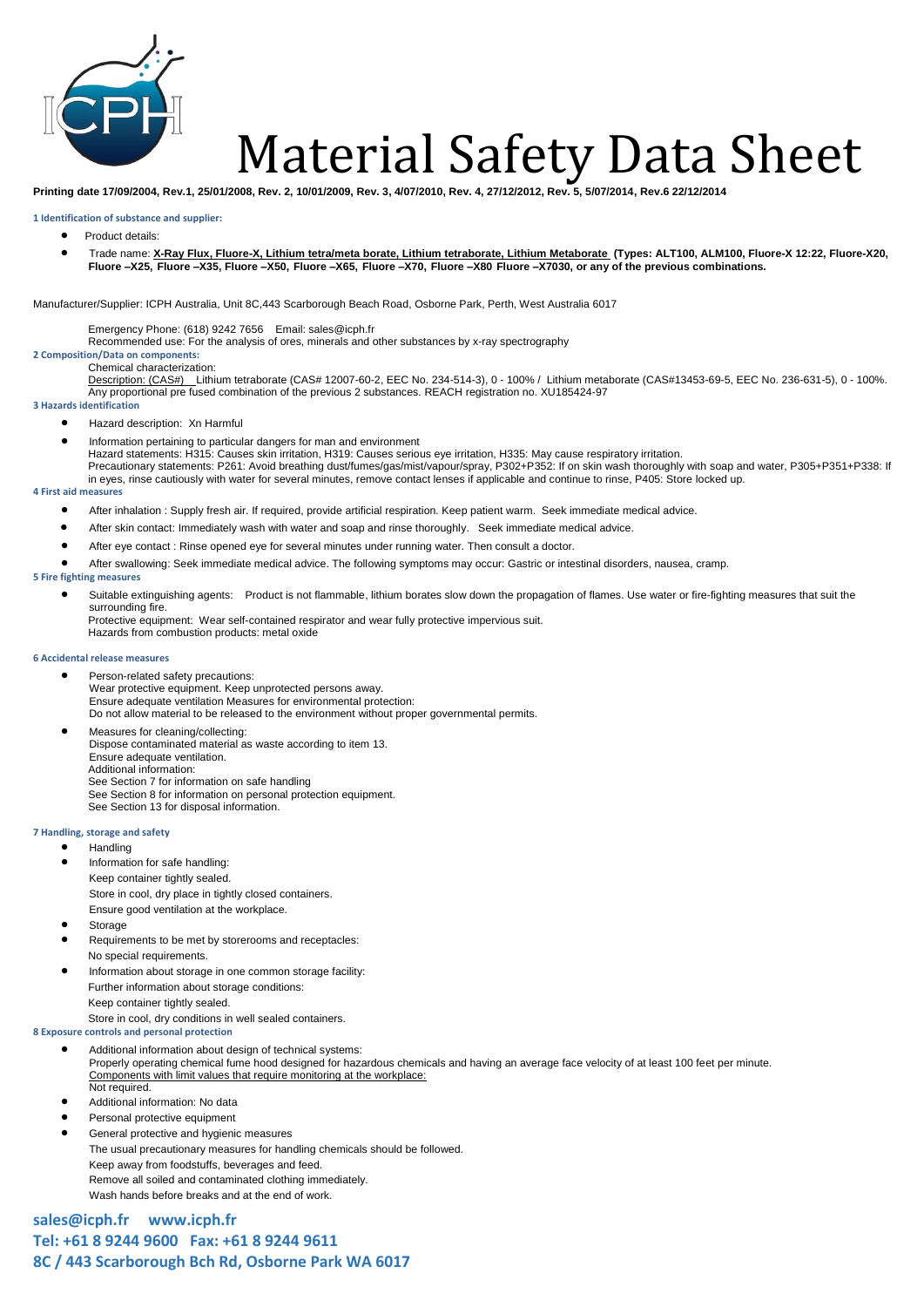Avoid contact with the eyes and skin.

- Breathing equipment:
- Use suitable respirator when high concentrations are present.
- Protection of hands: Impervious gloves
- Eye protection: Safety glasses
- Body protection: Protective work clothing.

# **9 Physical and chemical properties:**  Form: Crystalline powder

- Colour: White
- 
- Odour: Odourless
- Melting point/Melting range: 825 925°C
- Boiling point/Boiling range: Not determined Sublimation temperature / start: Not determined
- Flash point: Not applicable
- Flammability (solid, gaseous)
- Contact with combustible material may cause fire.
- Ignition temperature:  $\blacksquare$
- 
- Decomposition temperature: Not determined<br>● Explosion limits: Not determined Explosion limits: ● Lower: Not determined Upper: Not determined
- Vapour pressure:  $\bullet$  Not determined Density: Approximately 1.25

# **10 Stability and reactivity**

- Thermal decomposition / conditions to be avoided:
- Decomposition will not occur if used and stored according to specifications.
- **•** Materials to be avoided: Acids
- **•** Dangerous reactions: No dangerous reactions known. Dangerous products of decomposition: Metal oxide fume

# **11 Toxicological information**

- Primary irritant effect:
	- On the skin: Irritant to skin and mucous membranes.
	- On the eye: Irritating effect.
	- Sensitisation: No sensitising effects known.
	- Subacute to chronic toxicity:

### **Lithium**

Large amounts of lithium compounds may cause vomiting, diarrhea, ataxia, intestinal irritation, kidney injury, central nervous system depression and a drop in blood pressure. Central nervous system effects may include slurred speech, blurred vision, dizziness, sensory loss, convulsions and stupor. Chronic intake may cause neuromuscular effects such as tremor, ataxia, weakness, clonus and hyperactive reflexes. Lithium can cause kidney damage, gastrointestinal disturbances, fatigue, dehydration, weight loss, dermatological effects and thyroid damage. Lithium ion has shown teratogenic effects in rats and mice. Lithium carbonate LD50 oral rat is 525mg/kg. **Boron** 

Boron affects the central nervous system. Boron poisoning causes depression of the circulation, persistent vomiting and diarrhea, followed by profound shock and coma. The temperature may become subnormal and a scarlatina form rash may cover the entire body.

# **Additional toxicological information:**

If small amounts of boron (4.1mg.cu metre) are inhaled it can cause irritation to the nose, throat and eyes.

The Occupational Safety and health Administration(OHSHA) has set an exposure limit of 10 mg/cu metre for boron oxide and sodium tetraborate in the workplace air for 8 hour/day exposures over a 40 hour week.

## **Lethal effects**:

Human studies have shown that boron can be lethal following short-term exposure. The minimal lethal dose of ingested boron (as boric acid) was reported to be 2 - 3 g in infants, 5 – 6 g in children and 15 – 20 g in adults (Locatelli et al. 1987; Wong et al. 1964). There appears to be a differential susceptibility with regard to death in adults. It has been postulated that increased competence of the adult kidney accounts for increased adult tolerance to boron.

### **Hepatic effects**;

Acute oral exposure in humans caused congestion, fatty changes, and parenchymatous degeneration (Wong et al. 1964). It is not clear how boron affects the liver, however, limited animal data suggest impaired electron transfer and macrometabolism.

### **Reproductive effects**:

Male workers exposed to borate aerosols during the production of boric acid revealed low sperm counts in 6 out of 28 workers (Tarasenko et al. 1972). **Summary**:

Information exists on the adverse health effects of boron compounds in humans. Studies of workers exposed to boron compounds demonstrated that boron can cause mild irritation of the eyes and respiratory tract ( Garabrant et al. 1984, 1985 ). Other human studies involve case reports of accidental or intentional ingestion of large quantities of boron compounds (Litovitz et al. 1988; Locatelli et al. 1987). The studies identified key health effects (lung, kidney, brain, and liver) associated with boron exposure (Wong et al. 1984). Animal studies of the birth rate of occupationally exposed workers is currently underway at a major U.S. borate production facility. **References for boron:**

Agency for Toxic Substances and Disease Registry ( 1992 ). Toxicological profile for boron. Atlanta, GA: U.S. Department of Health and Human Services, Public Health Service.( Updated June 22, 2001 )

To the best of our knowledge the acute and chronic toxicity of this substance is not fully known.

No classification data on carcinogenic properties of this material is available from the EPA, IARC, NTP, OSHA or ACGIH.

# **12 Ecological information:**

Do not allow material to be released to the environment without proper governmental permits.

- **13 Disposal considerations** 
	- Product: X-ray Flux, Fluore-X and "variations" , Lithium borates
	- Recommendation : Consult state, local or national regulations for proper disposal.
	- Uncleaned packaging: Recommendation: Disposal must be made according to official regulations.
- **14 Transport information**

|           | Not a hazardous material for transportation. DOT regulations: | None |
|-----------|---------------------------------------------------------------|------|
|           | Land transport ADR/RID (cross-border)                         | None |
| ٠         | Maritime transport IMDG:                                      | None |
| $\bullet$ | Air transport ICAO-TI and IATA-DGR:                           | None |
|           | Transport/Additional information:                             |      |